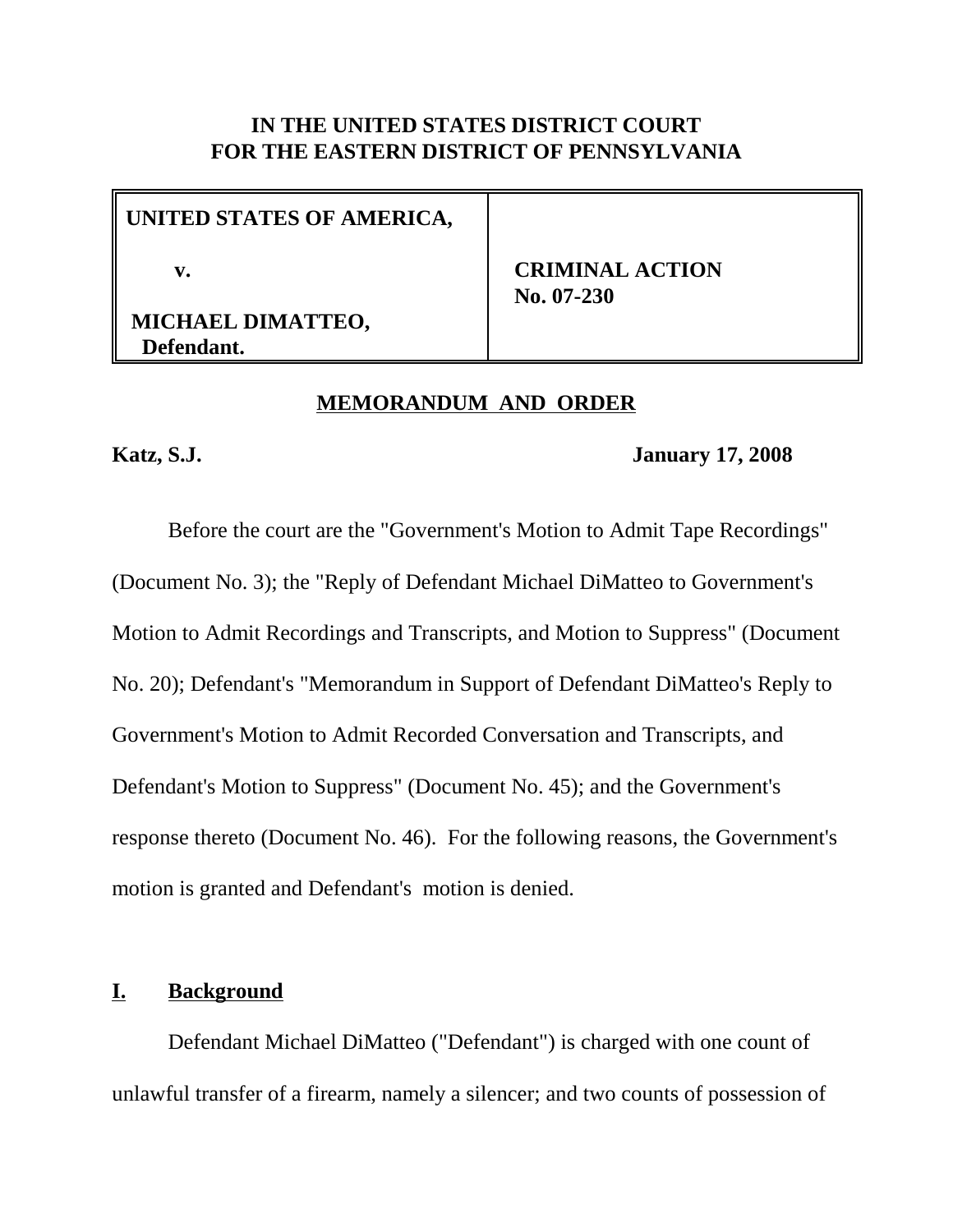an unregistered firearm, in both cases, a silencer. During the course of the government's investigation of Defendant, the government tape recorded conversations between Defendant and a cooperating witness, Raymond DiMatteo ("CW"). On May 10, 2007, the Government filed a motion to admit these tape recordings, and to distribute transcripts of the same to the jury while the tape recordings are being played aloud.

On December 3, 2007, Defendant filed a response objecting to the admission of the tape recordings and transcripts, as well as a motion to suppress the same. Defendant objected to the authenticity and correctness of the recordings, the non-alteration of the recordings, the proper preservation of the recordings, the proper identification of the speakers on the recordings, and the accuracy of the transcripts. Defendant also objected to the lack of evidence that the conversations elicited were made voluntarily and in good faith, without any kind of inducement. Defendant also objected that the tape recordings were inadmissible hearsay, and in violation of Defendant's Sixth Amendment confrontation rights. 1

<sup>&</sup>lt;sup>1</sup> The Sixth Amendment to the Constitution of the United States of America provides that "In all criminal prosecutions, the accused shall enjoy the right...to be confronted with the witnesses against him." U.S. CONST. amend. VI, § 2.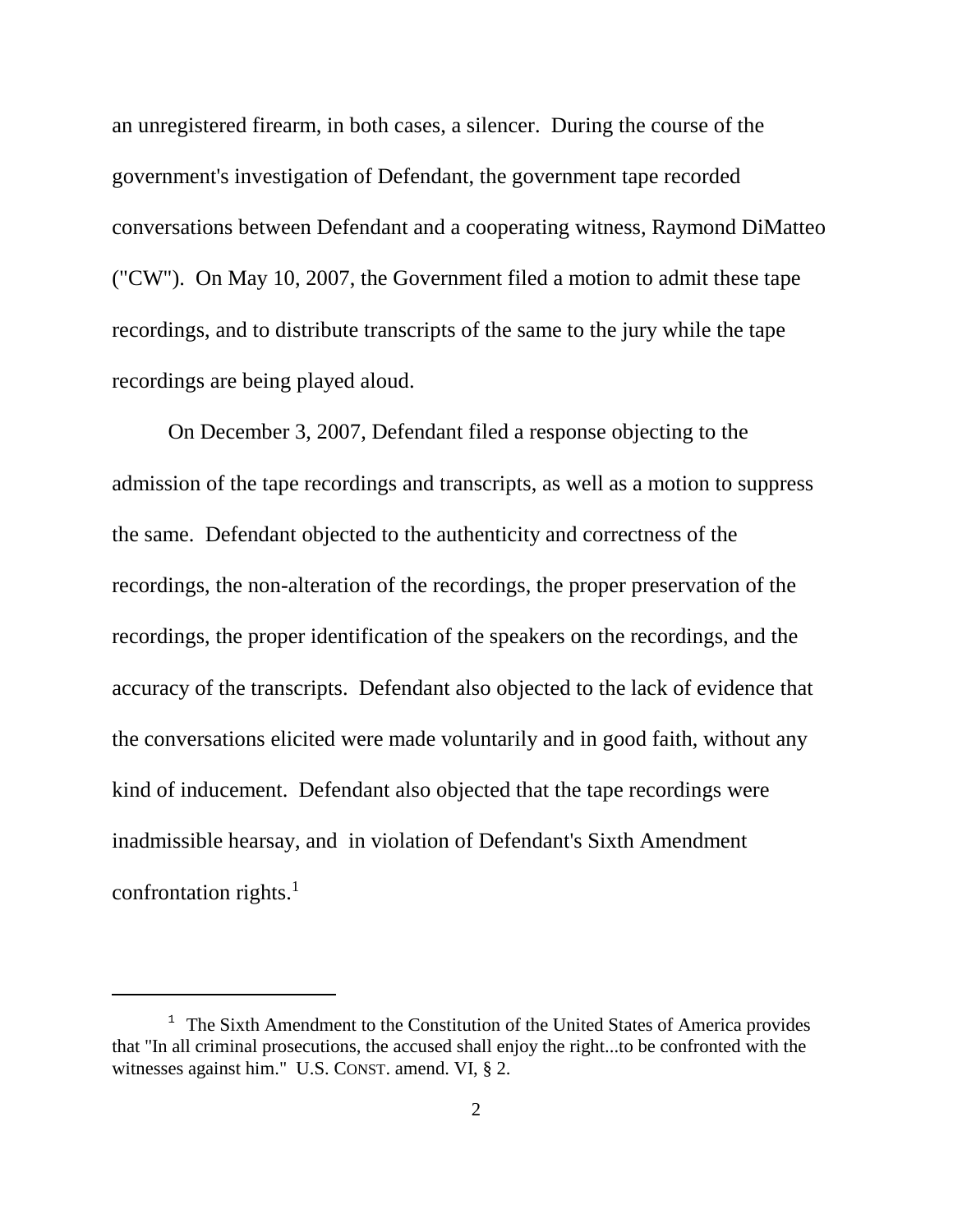Given Defendant's objections, this court held a *Starks* hearing on December 12, 2007. On January 3, 2008, following the hearing, Defendant filed a memorandum in support of his reply to the Government's motion and his own motion to suppress the tape recordings. Defendant renewed his objections to the authenticity and correctness of the recordings, the non-alteration of the recordings, as well as the lack of evidence that the conversations elicited were made voluntarily and in good faith, without any kind of inducement. Defendant also raised concerns regarding chain of custody, and the quality of the audio recordings. The Government filed its response on January 16, 2008.

#### **II. The** *Starks* **Hearing**

At the *Starks* hearing, the Government first called Gina DiMatteo ("Mrs. DiMatteo"), wife of the CW, Raymond DiMatteo. (Tr. 3, 5.) Mrs. DiMatteo first adopted witnesses statements previously submitted to this court.<sup>2</sup> (Tr. 3-4.) Next, she confirmed her husband's death on May 20, 2007. (Tr. 6.) Mrs. DiMatteo then testified that she was familiar with the voices of both Defendant and the CW. (Tr.

<sup>&</sup>lt;sup>2</sup>See Government's Witness Statements, Proposed Findings of Fact and Conclusions of Law in Support of Government's Motion to Admit Tape Recordings, Document No. 28 at \*3-4 (E.D.Pa. December 4, 2007); Government's Witness Statements, Proposed Findings of Fact and Conclusions of Law in Support of Government's Opposition to Defendant's Motion to Suppress, Document No. 33 at \*3-4 (E.D.Pa. December 5, 2007).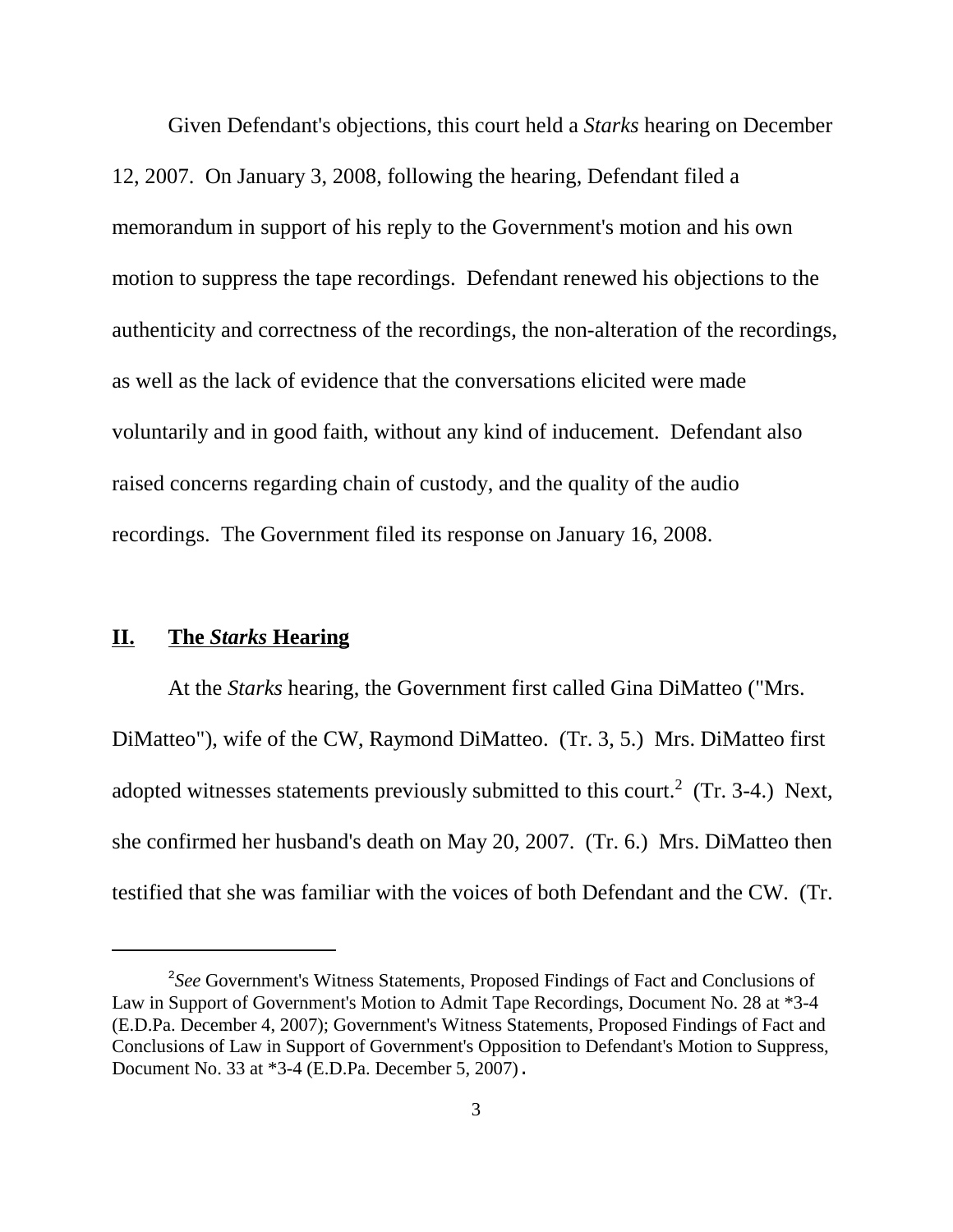6-7.) She also testified that after listening to the tape recordings, she was able to identify the voices of Defendant and the CW on those recordings (Tr. 8, 11.) Finally, Mrs. DiMatteo testified that the transcripts accurately reflected the tape recordings, and correctly identified the speakers. (Tr. 10, 13.)

On cross-examination, Mrs. DiMatteo admitted that she had not seen nor spoken to Defendant in at least ten years. (Tr. 15.) She also testified that she could hear ninety percent of everything on the tapes. (Tr. 16.) Mrs. DiMatteo testified that she had listened to the entire tapes and read the entire transcripts herself. (Tr. 18.)

The Government next called ATF Special Agent Patrick Edwards ("Agent Edwards") to testify. Agent Edwards also adopted witness statements previously submitted to this court.<sup>3</sup> (Tr. 20-1.) Agent Edwards testified that he was the case agent and that he personally made first contact with the CW on November 2, 2006, in response to information from the South Detective Division in Philadelphia that "there was someone there that wanted to give information with regard to an individual in possession of silencers and machine guns." (Tr. 21-2.) Agent

<sup>&</sup>lt;sup>3</sup>See Government's Witness Statements, Proposed Findings of Fact and Conclusions of Law in Support of Government's Motion to Admit Tape Recordings, Document No. 28 at \*1-3 (E.D.Pa. December 4, 2007); Government's Witness Statements, Proposed Findings of Fact and Conclusions of Law in Support of Government's Opposition to Defendant's Motion to Suppress, Document No. 33 at \*1-3 (E.D.Pa. December 5, 2007).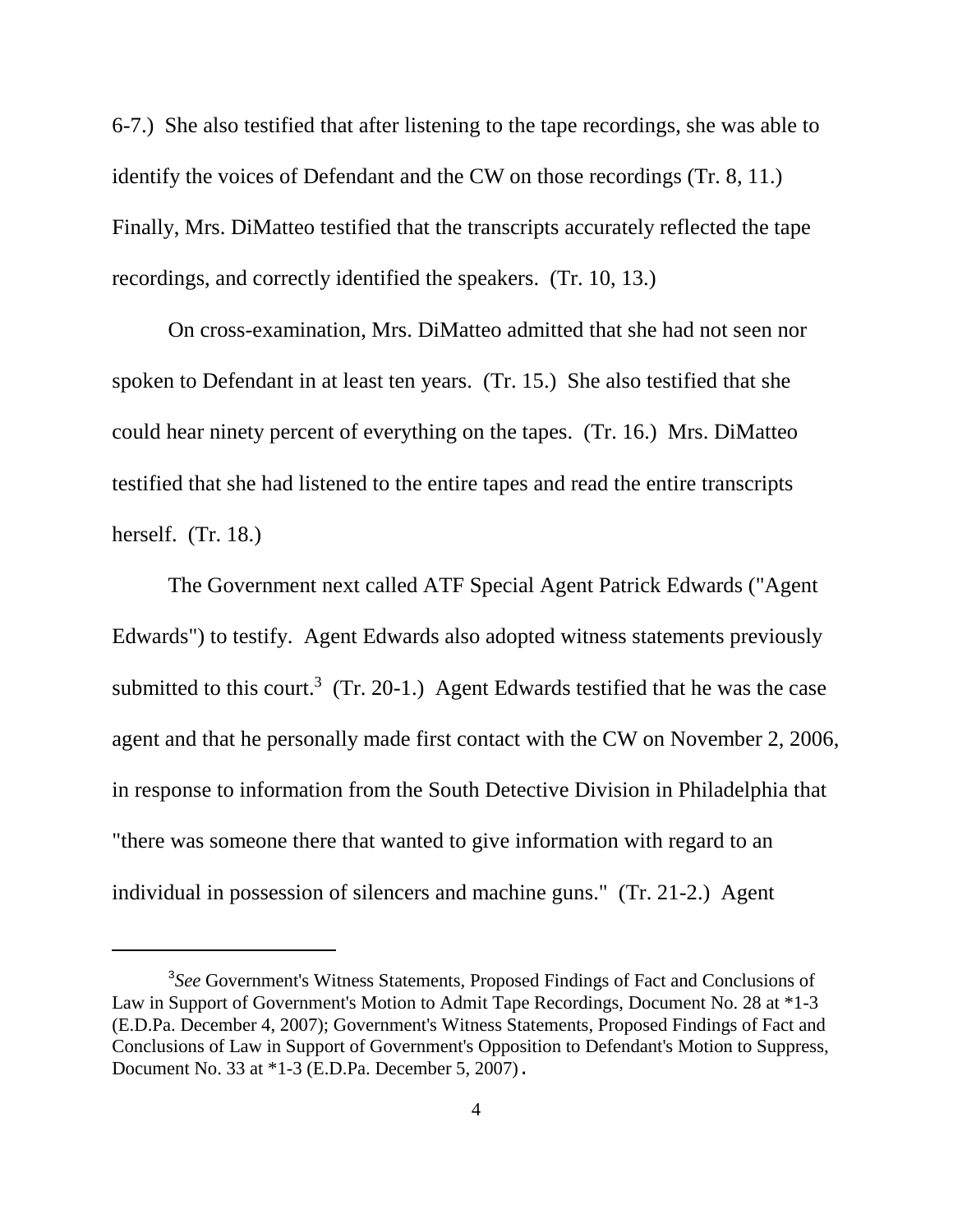Edwards testified that the CW informed him that Defendant was manufacturing silencers and had approached the CW about staging a burglary of approximately \$200,000.00 worth of firearms. (Tr. 22-3.) Agent Edwards also testified that during that first meeting, the CW "explained that he had outstanding arrests and he was hoping that by giving information and cooperating with us that we would mention it to the local court." (Tr. 24.)

Agent Edwards testified that on both January 18 and January 22, 2007, the CW agreed to wear recording and transmitting equipment, and freely and voluntarily consented to the recording and transmission of his conversation with Defendant. (Tr. 26, 40.) Agent Edwards also testified that the CW was eventually paid \$300.00 for his assistance. (Tr. 50.) According to Agent Edwards, although the CW initially "wanted to give information to work off the cases as he put it...those cases were being resolved on their own so...he asked if he could be paid for his cooperation." (Tr. 50.)

Agent Edwards testified that he had previous training in the equipment used to record the conversations on January 18 and January 22, 2007 (Tr. 26-7), that he had previously used that same equipment successfully (Tr. 27), and that the same equipment was used on both dates (Tr. 40). Agent Edwards testified that he was the one who placed the equipment on the person of the CW, and turned it on and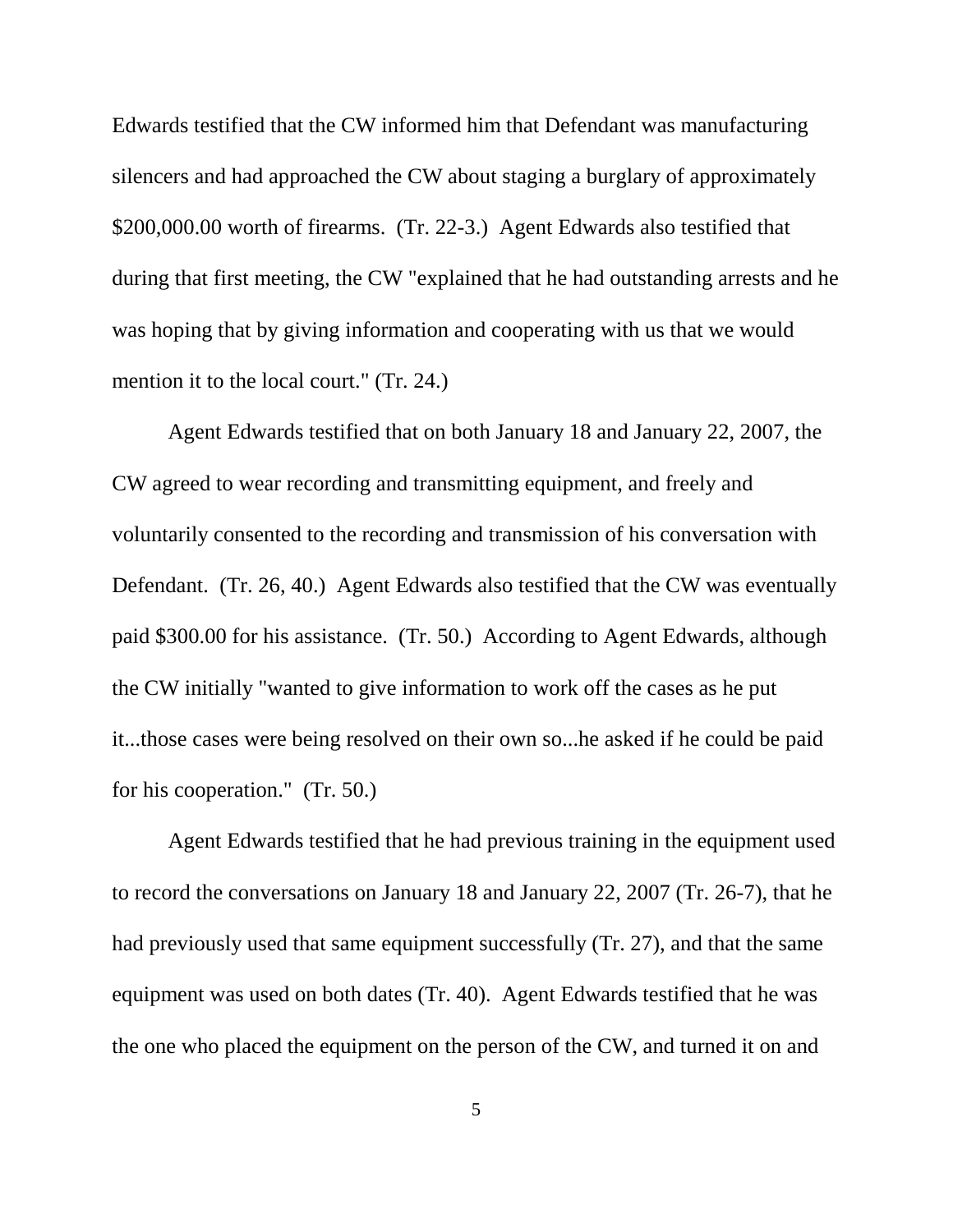off. (Tr. 27-8, 32, 40-1, 45). Agent Edwards also testified that he listened to both conversations in their entirety as they were being transmitted, and that those conversations match those on the recordings. (Tr. 29-31, 35-6, 42, 44, 47.) Notably, Agent Edwards testified that on January 22, 2007, he personally saw Defendant conversing with the CW, while listening to the conversation. (Tr. 43.)

Agent Edwards testified that he personally logged the original tape recording inside the evidence vault at ATF headquarters in Philadelphia where it remains (Tr. 32-3, 45-6), made the original copies onto CD (Tr. 33, 46), and used the CD to make tapes for purposes of playback in court (Tr. 33, 46-7). According to Agent Edwards, this procedure was entirely in keeping with ATF procedures. (Tr. 34.) Agent Edwards also testified that original evidence is always maintained inside the vault, and in order to avoid risking the integrity of the originals, copies are used for other investigative purposes, including review and presentation in court. (Tr. 46.)

According to Agent Edwards, the voices on the tape recording are those of the CW, of Defendant and of himself. (Tr. 34-5, 47.) Agent Edwards testified that he was familiar with Defendant's voice after interviewing him during the execution of the federal search warrant on January 29, 2007. (Tr. 35.) Finally, Agent Edwards testified that the transcripts were accurate (Tr. 38, 48), that the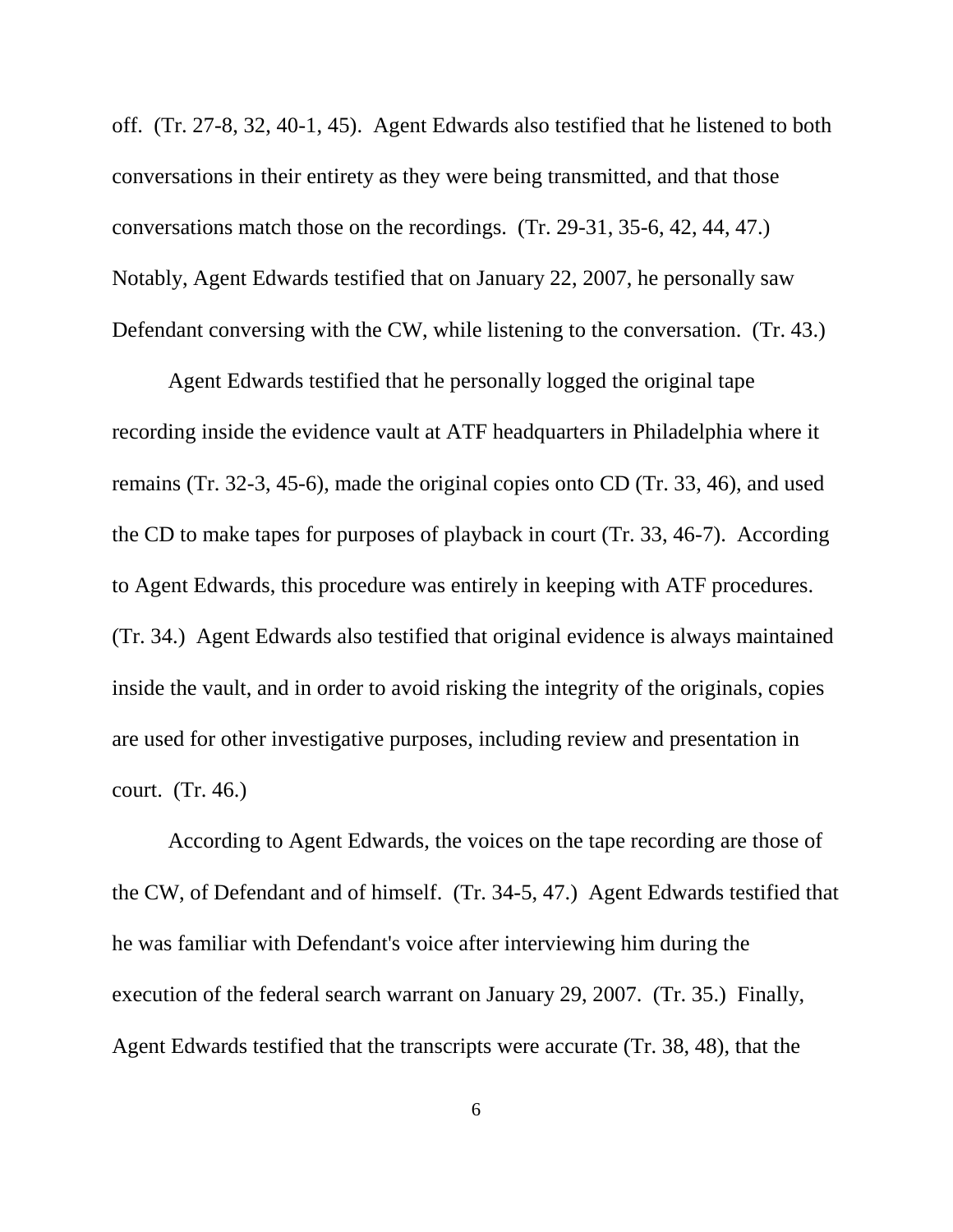voices in the tape recordings were accurately identified in the transcripts (Tr. 39, 48-9), and that the transcripts accurately reflect the conversations Agent Edwards heard as they occurred (Tr. 39, 48).

On cross-examination, Agent Edwards testified that an original CD had been made directly from the recording device, and had stayed in the ATF evidence vault at all times, except when used to make copies. (Tr. 54-5, 98.) According to Agent Edwards, he made two copies from the CD, one for the Government and one for the defense. (Tr. 55, 98.)

With regards to the transcription process, Agent Edwards admitted that he was not present at all times while the tapes were being transcribed, and with the exception of the transcriber, he did not know who had access to the tapes while they were being transcribed. (Tr. 56.) Agent Edwards also testified that the transcripts were prepared after the CW had died (Tr. 100), and that the CW never heard the tapes nor read the transcripts (Tr. 59). However, Agent Edwards testified that he had personally reviewed the transcripts (Tr. 56-7), and had clarified some things the transcriber had not understood (Tr. 57, 100-1). With the exception of their use for transcription, Agent Edwards testified that the copies of the tape recording were maintained in a locked cabinet to which only he had access. (Tr. 59.)

7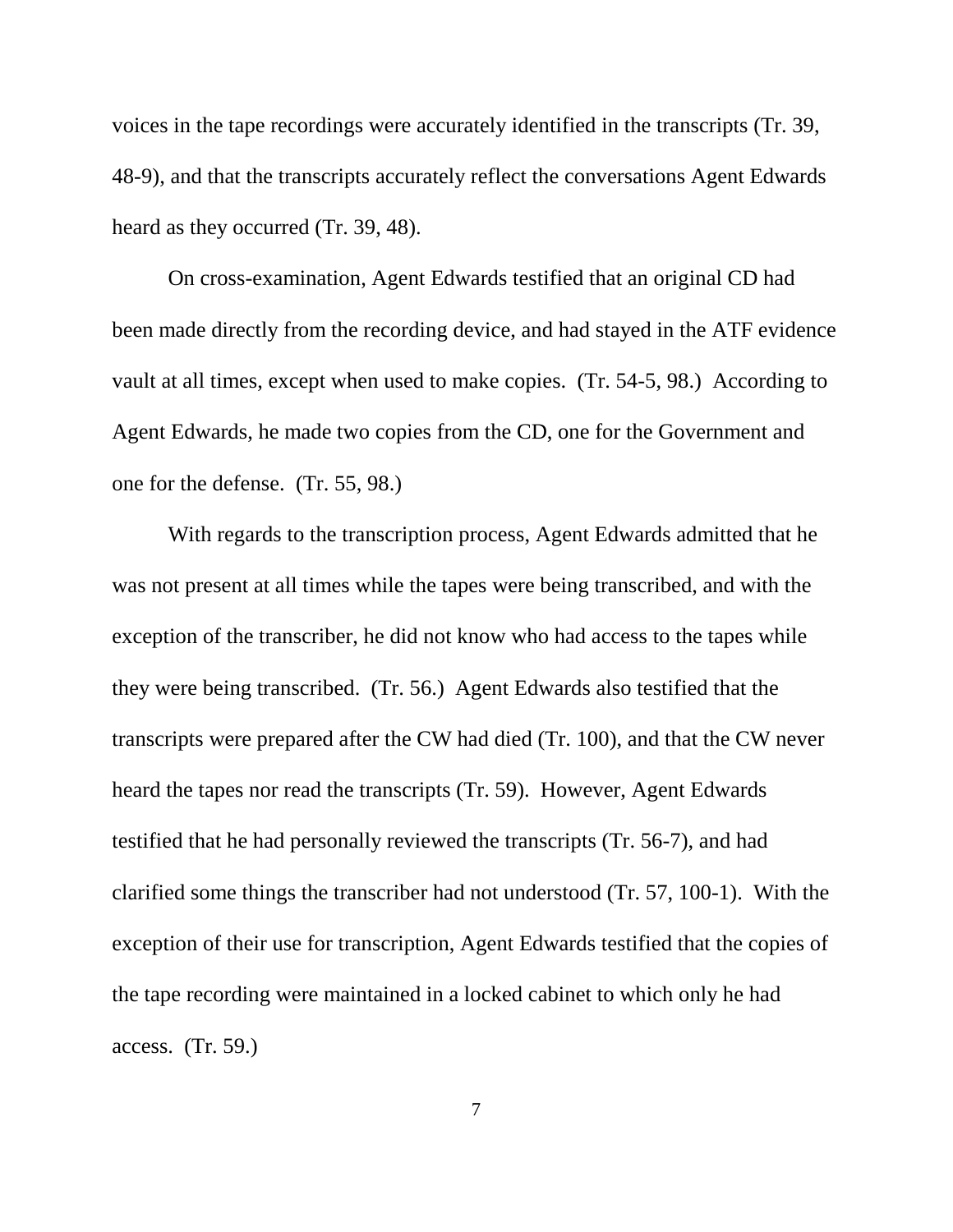With regards to the CW, Agent Edwards testified that the CW had a long criminal record (Tr. 70), dealt in prescription narcotics (Tr. 70-1), gave prescription pills to Defendant on January 18, 2007 (Tr. 75), and that the CW's cause of death may have been an overdose (Tr. 91). Agent Edwards also testified that the CW had slurred speech due to an earlier accident (Tr. 70), and was a prior informant (Tr. 71-2). However, Agent Edwards also testified that he never appeared in court on the CW's behalf nor wrote any letters for him on any of his cases, except for talking to the prosecutor when the CW was arrested in connection with another investigation. (Tr. 93.) Agent Edwards testified that the CW's conversation with Defendant were not scripted (Tr. 80, 82-3, 86), and that the CW was paid simply for "going in and coming out." (Tr. 90.)

Agent Edwards admitted that the tape recordings have "quite a few inaudibles." (Tr. 58.) However, on redirect, Agent Edwards testified that the majority of the tape recordings are audible, and that in the majority of the inaudible sections only one to two words could not be heard. (Tr. 103.)

#### **III. Discussion**

# **A. Admissibility of the Tape Recordings**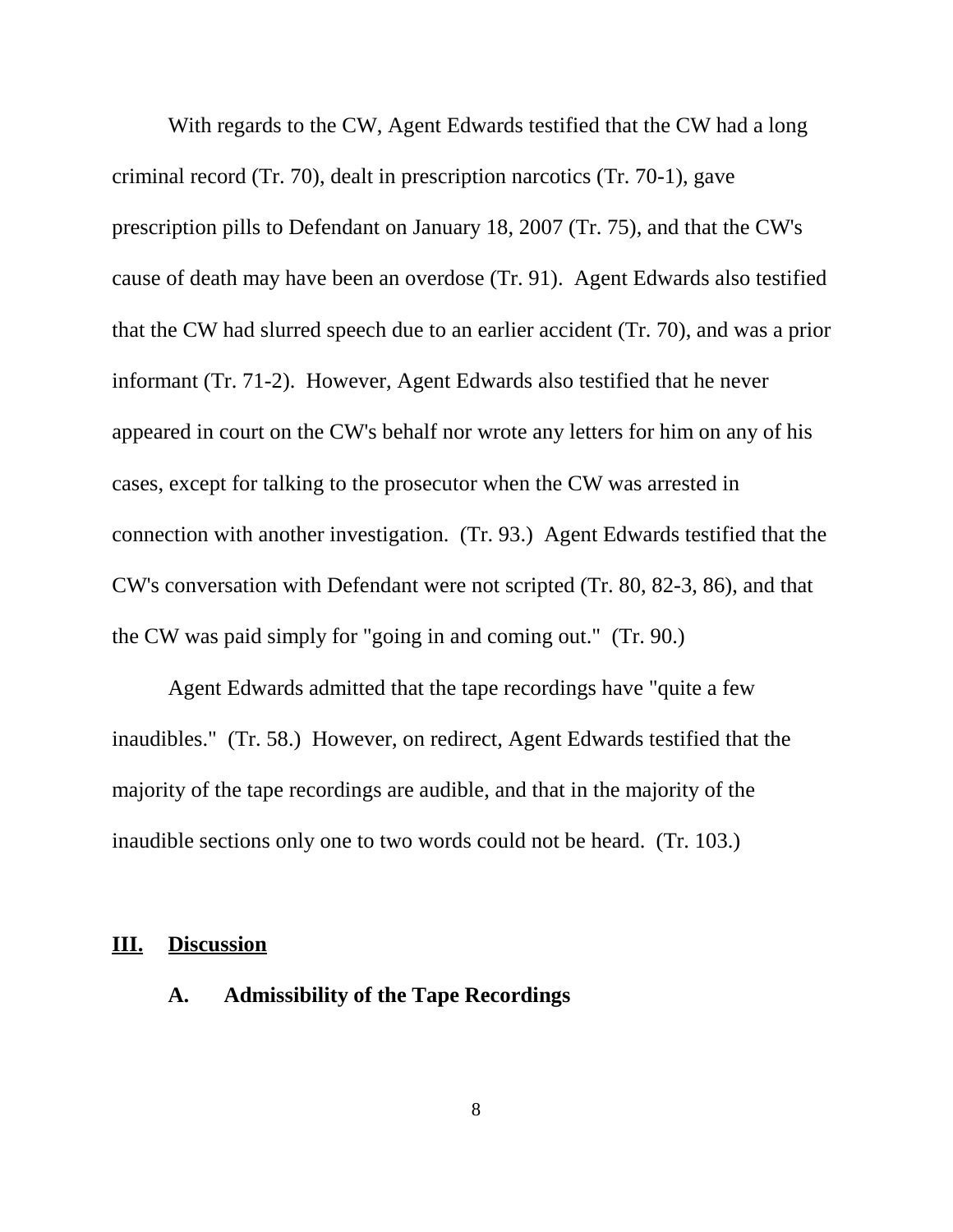Defendant objects to the admission of the tape recordings in this case on four grounds: (1) the Government cannot lay a proper foundation, as it cannot satisfy the *Starks* test; (2) hearsay; (3) Defendant's Sixth Amendment confrontation rights; and (4) audibility of the tapes.

#### 1. The *Starks* Test

With regards to the admission of tape recordings into evidence, the Third Circuit has expressed special concerns that "Tape recordings are not readily identifiable as the original version. They are peculiarly susceptible of alteration, tampering and selective editing." *United States v. Starks*, 515 F.2d 112, 121 (3d Cir. 1975). As a result, the Third Circuit held that "the burden is on the government 'to produce clear and convincing evidence of authenticity and accuracy as a foundation for the admission of such recordings.'" *Id.* at 121 (*quoting United States v. Knohl*, 379 F.2d 427, 440 (2d Cir. 1967)).

In that same opinion, the Third Circuit cited with approval the conclusion that "before a sound recording is admitted into evidence, a foundation must be established by showing the following facts: (1) That the recording device was capable of taking the conversation now offered in evidence. (2) That the operator of the device was competent to operate the device. (3) That the recording is authentic and correct. (4) That changes, additions or deletions have not been made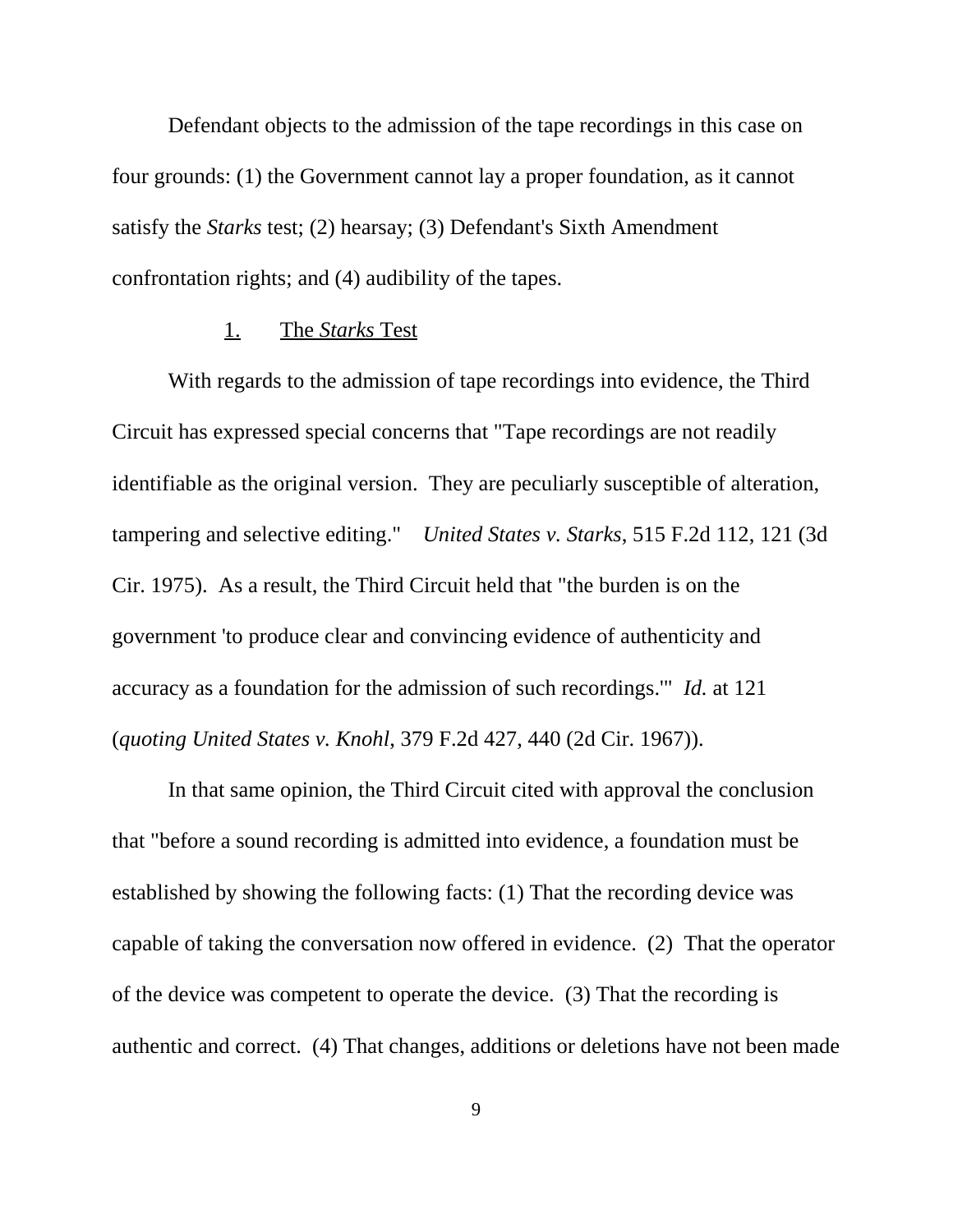in the recording. (5) That the recording had been preserved in a manner that is shown to the court. (6) That the speakers are identified. (7) That the conversation elicited was made voluntarily and in good faith, without any kind of inducement." *Id.* at 121, fn. 11 (*quoting United States v. McKeever*, 169 F.Supp. 426, 430 (S.D.N.Y. 1958)<sup>4</sup>).

Defendant did not object to elements one or two of the *Starks* test, and given the testimony presented by the Government, this court finds that the Government has met its burden with regards to these elements. In his most recent filing, Defendant challenges the Government's ability to meet elements three, four and seven of the *Starks* test. (Def.'s Mem., Document No. 45, at \*7.) However, Defendant did not renew his objections to elements five and six of the *Starks* test. Nevertheless, this court will still find that the Government established both of these elements by clear and convincing evidence.<sup>5</sup>

<sup>&</sup>lt;sup>4</sup>This court notes that the Second Circuit has rejected the inflexible approach of *McKeever*, choosing instead to regard the factors listed in that opinion as a "valuable formulation...a trial judge should consider in making an initial determination whether a sufficient foundation for the admissibility of the tape recordings has been established. *United States v. Fuentes*, 563 F.2d 527, 532 (2nd Cir. 1977). The Second Circuit went on to expressly reject adopting an "inflexible criteria applicable to all cases." *Id.*

<sup>5</sup> With regards to the sixth factor of the *Starks* test, this court agrees with Judge Shapiro's holding in *United States v. Tubbs*, that "The government need only produce evidence sufficient to convince a reasonable jury by a preponderance of the evidence that defendant is the speaker in order to permit a jury to hear the tape recording." 1990 WL 27365, at \*3 (E.D.Pa.); *see infra*, fn. 8. As this is a less stringent standard than the one under the *Starks* test, the Government would (continued...)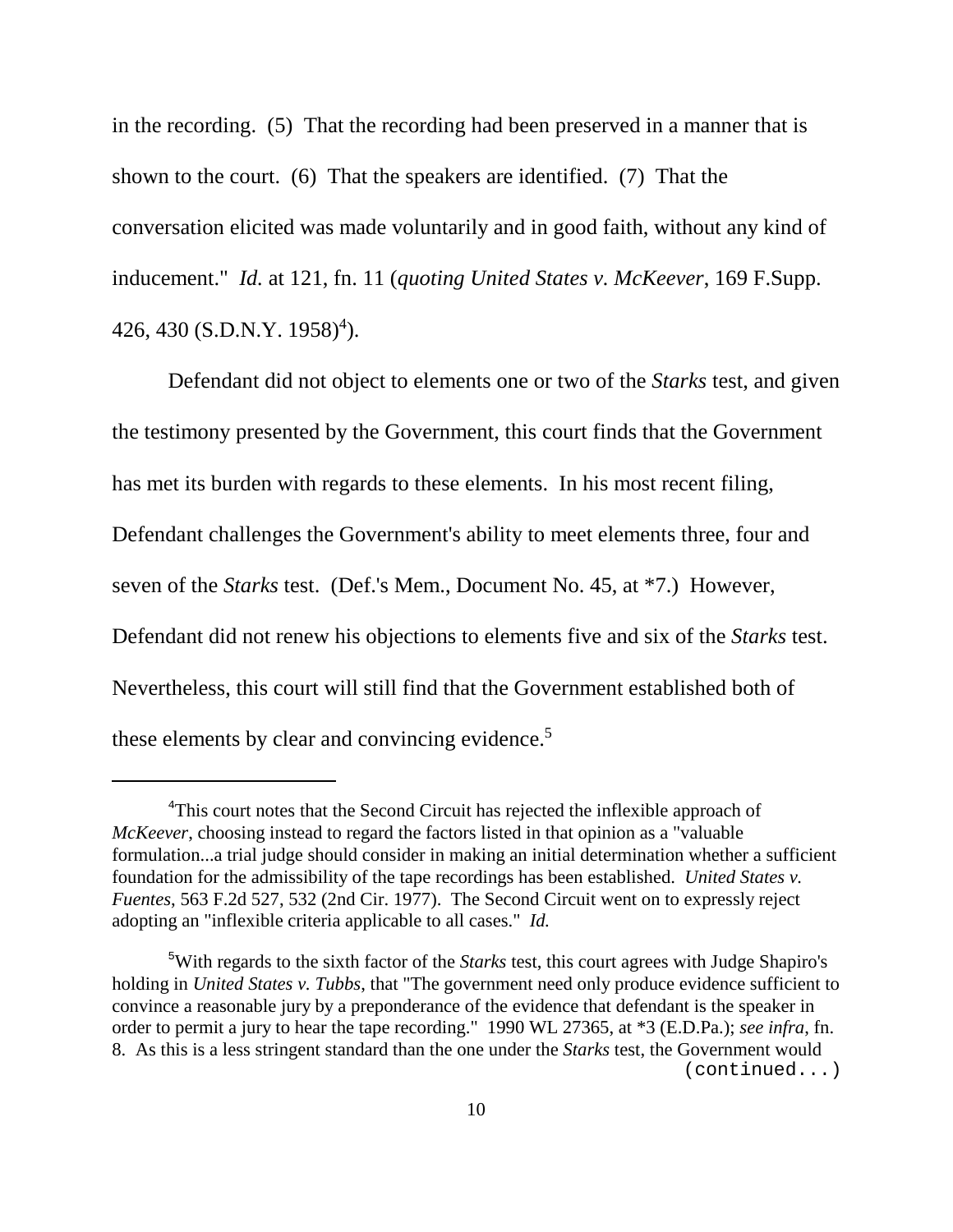With regards to elements three and four, Defendant seems to conflate the admissibility of the tape recordings with that of the transcripts.<sup>6</sup> With respect the tape recordings, Defendant's actual objections seem to be (1) the making and use of duplicates, and (2) chain of custody.

In this case, the original CD copy made from the recording device was placed in the ATF evidence vault, and only taken out to make additional copies. (Tr. 54-5, 98.) Agent Edwards then made two tape copies, one for the Government and one for the defense. (Tr. 55, 98.) A tape copy was used to transcribe the tapes, and was intended to be played at trial. (Tr. 52, 56.) According to the Federal Rules of Evidence, a duplicate is a "counterpart produced...by mechanical or electronic re-recording." FED. R. EVID. 1001(4). Moreover, a duplicate "is admissible to the same extent as an original, unless (1) a genuine question is raised as to the authenticity of the original or (2) in the circumstances it would be unfair to admit the duplicate in lieu of the original."

 $5$ (...continued)

clearly meet this burden as well.

Moreover, this court feels that determining the identity of the speakers is a factual issue that should be left for the jury to decide. *Id.* Thus, even though this court finds enough evidence to support admitting the tape recordings, this does not foreclose the possibility that the identity of the speakers on the tape recordings may also be raised at trial.

<sup>&</sup>lt;sup>6</sup>Both the timing and the accuracy of the tape recordings' transcription are irrelevant to the admissibility of the tape recordings themselves. (*See* Def.'s Mem., Document No. 45, at \*4-6.)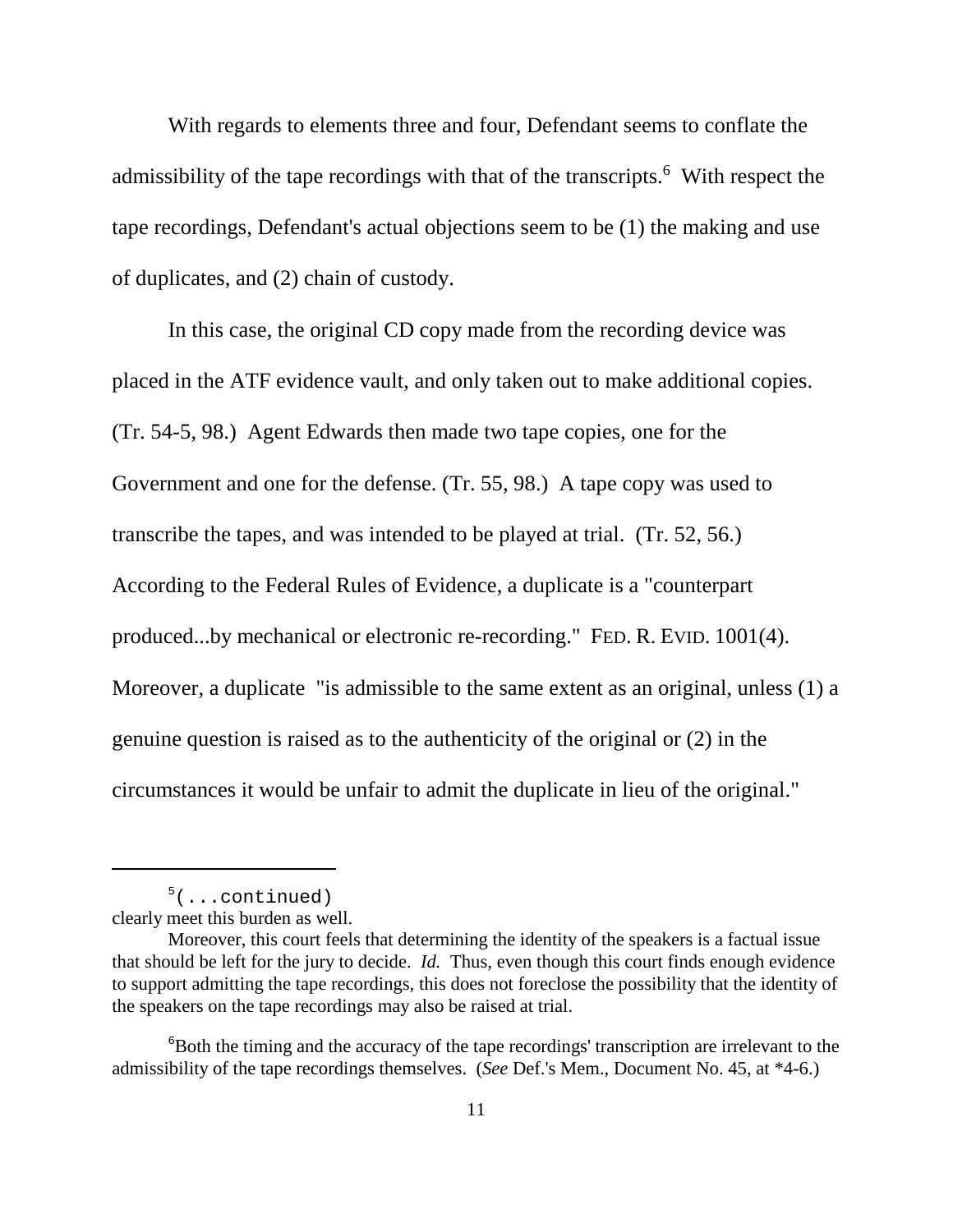FED. R. EVID. 1003. Here, Defendant has failed to raise a genuine question as to the authenticity of the original, and this court finds no reason why it would be unfair to admit the duplicate in lieu of the original. Therefore, this court finds Defendant's first argument unconvincing.

With regard to chain of custody, Defendant emphasizes that although Agent Edwards personally took a copy of the tape recordings to be transcribed, he was not present while they were transcribed, and does not know who had access to them during the several days they were being transcribed. (Def.'s Mem., Document No. 45, at \*4.) Thus, Defendant implies that such constitutes a fatal missing link in the chain of custody.

To establish a proper chain of custody, the Government must establish that the evidence is in substantially the same condition as when it was originally seized. *United States v. Jackson*, 649 F.2d 967, 973 (3d Cir. 1981); *United States v. Clark*, 425 F.2d 827, 833 (3d Cir. 1970). The trial judge can find a proper chain of custody and admit evidence if "there is a reasonable probability that the evidence has not been altered in any material respect." *Jackson*, 649 F.2d at 973. To show a lack of material alteration, the Government only needs to show it took reasonable steps to prevent tampering; it need not exclude all possibilities of tampering. *United States v. Santiago*, 534 F.2d 768 (7th Cir. 1976).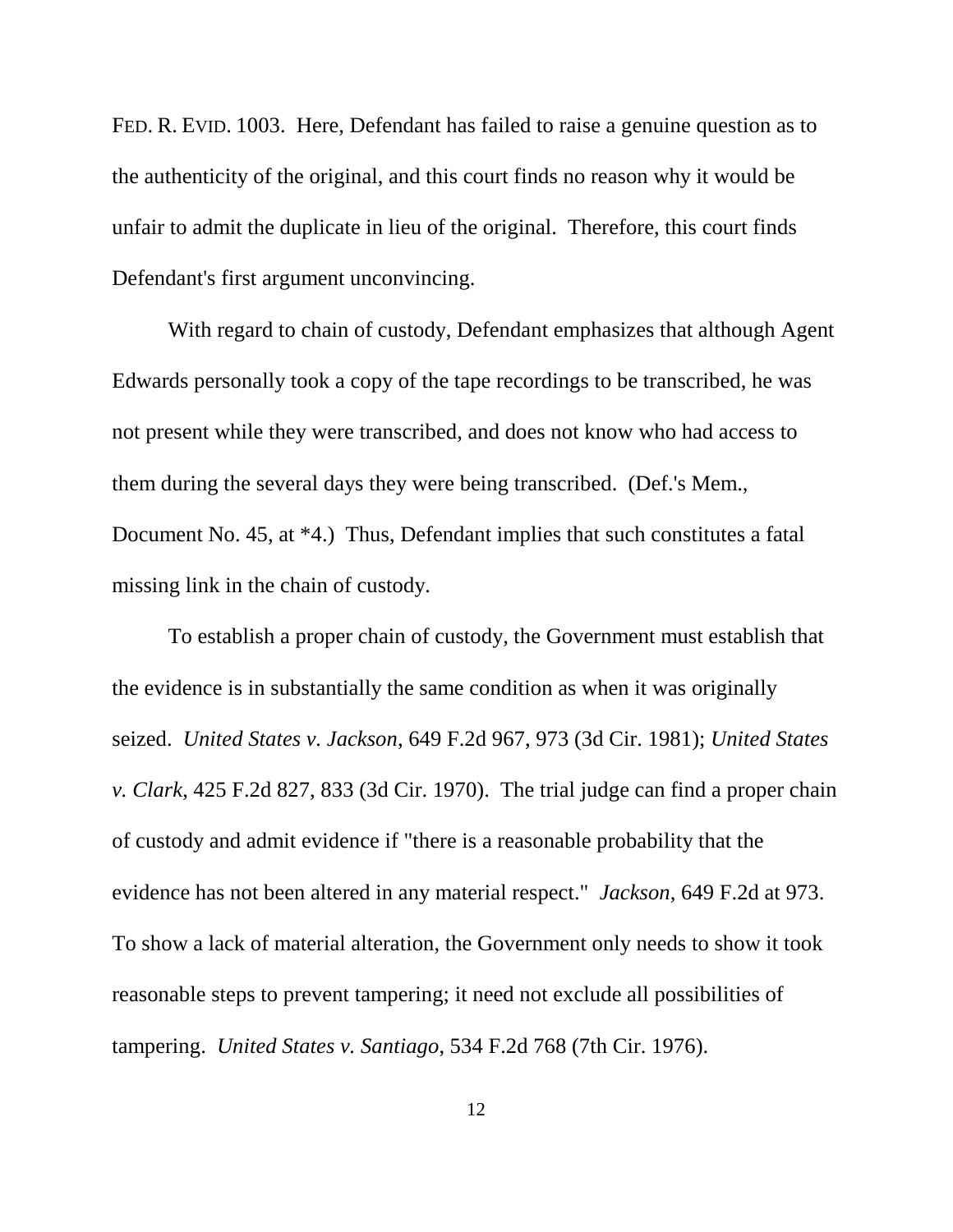Here, this court finds that the Government did take reasonable steps to prevent tampering. Moreover, this court notes that the alleged flaw in the chain of custody would not affect either the original or the taped copies not used in the transcription process. However, Defendant does not contend that the original or either of the taped copies differ in any way. *See United States v. Lanzar*, 69 Fed. Appx. 224, 229 (6th Cir. 2003) (upholding the admission of tape recordings where "the defense has failed to point to any portions of the tapes that it contends were inaccurate or were the result of tampering.") Thus, while there is a possibility that the tapes were tampered with while in the custody of the transcriber, this court finds it far more likely that the tapes are in substantially the same condition as when they were originally seized. As a result, this court finds that a proper chain of custody was established.

Given the unpersuasiveness of Defendant's objections and the testimony of Agent Edwards, this court finds that the Government established by clear and convincing evidence both elements three and four of the *Starks* test.

Finally, the seventh factor of the *Starks* test has been interpreted by the Third Circuit from the standpoint of protecting constitutional or statutory rights to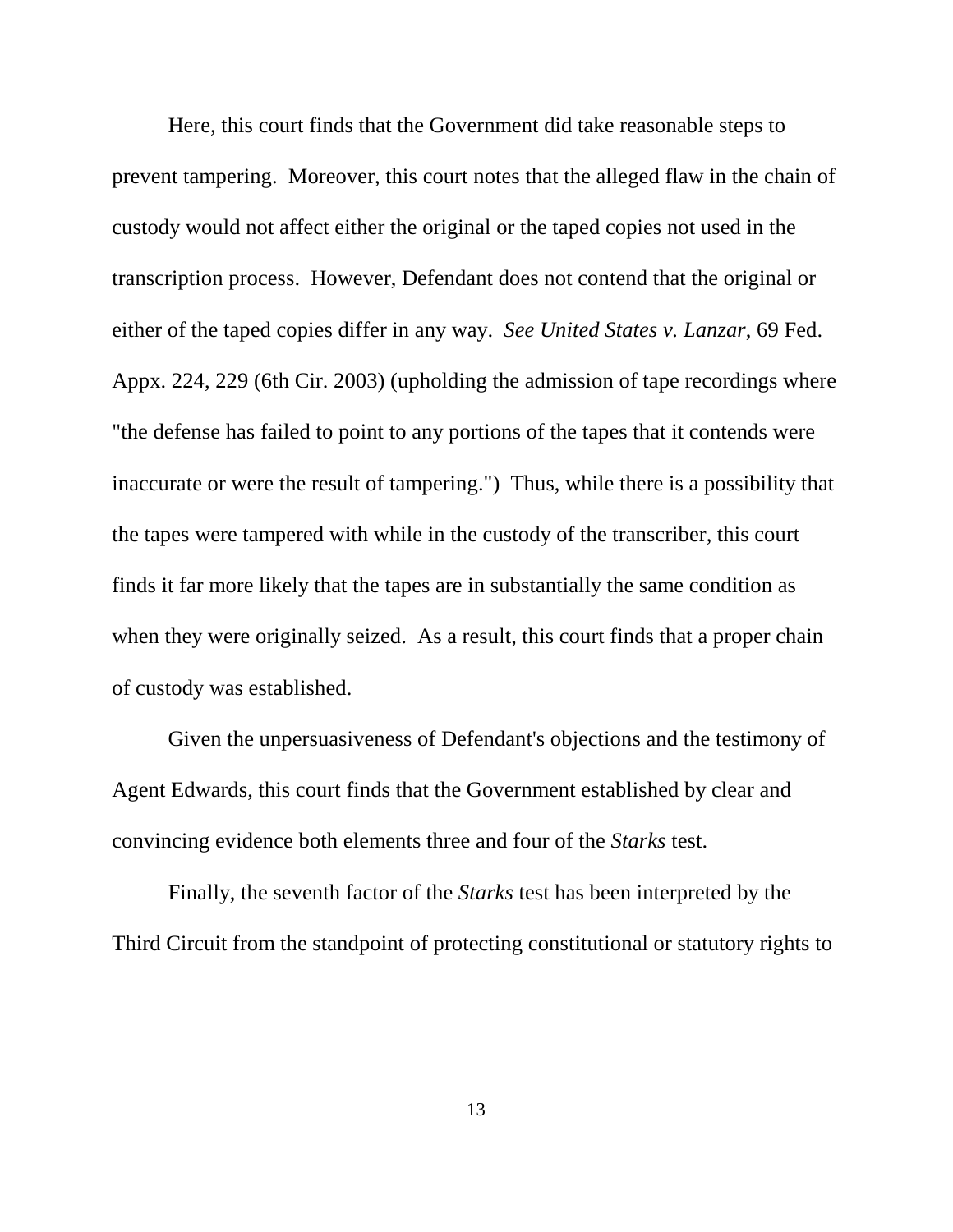privacy, <sup>7</sup> noting that "it does not violate an individual's constitutional or statutory privacy interests to introduce at a criminal trial tape recordings of his private conversations if the other party to those conversations voluntarily consented to their recording." *United States v. Kelly*, 708 F.2d 121, 125 (3d Cir. 1983). Determining whether a person's consent to the recording of a telephone conversation is voluntary must be based upon "the totality of the circumstances." *Id.* (internal citations omitted). Consent is not voluntary if "it is coerced, either by explicit or implicit means or by implied threat or covert force." *Id.* Instead, "consent will be considered voluntary if, from the totality of the circumstances, the trial court determines that the party agreeing to a wiretap did so consciously, freely, and independently and not as the result of a coercive overbearing of his will." *Id*.

Here, Defendant argues that the Government cannot establish that the CW freely and voluntarily consented, without any improper inducement, to the tape recording of the January 18 and January 22, 2007 conversations, because the CW is dead. However, this argument is without merit. *See United States v. Johnson*,

<sup>7</sup> This court notes that other circuits have interpreted the seventh factor of the *Starks* test differently. *See e.g.*, *United States v. Brown*, 604 F.2d 557, 560 (8th Cir. 1979) (holding that the seventh factor "required only that the Defendant's statements, as elicited by the witness, be made voluntarily, in good faith and without any inducement.").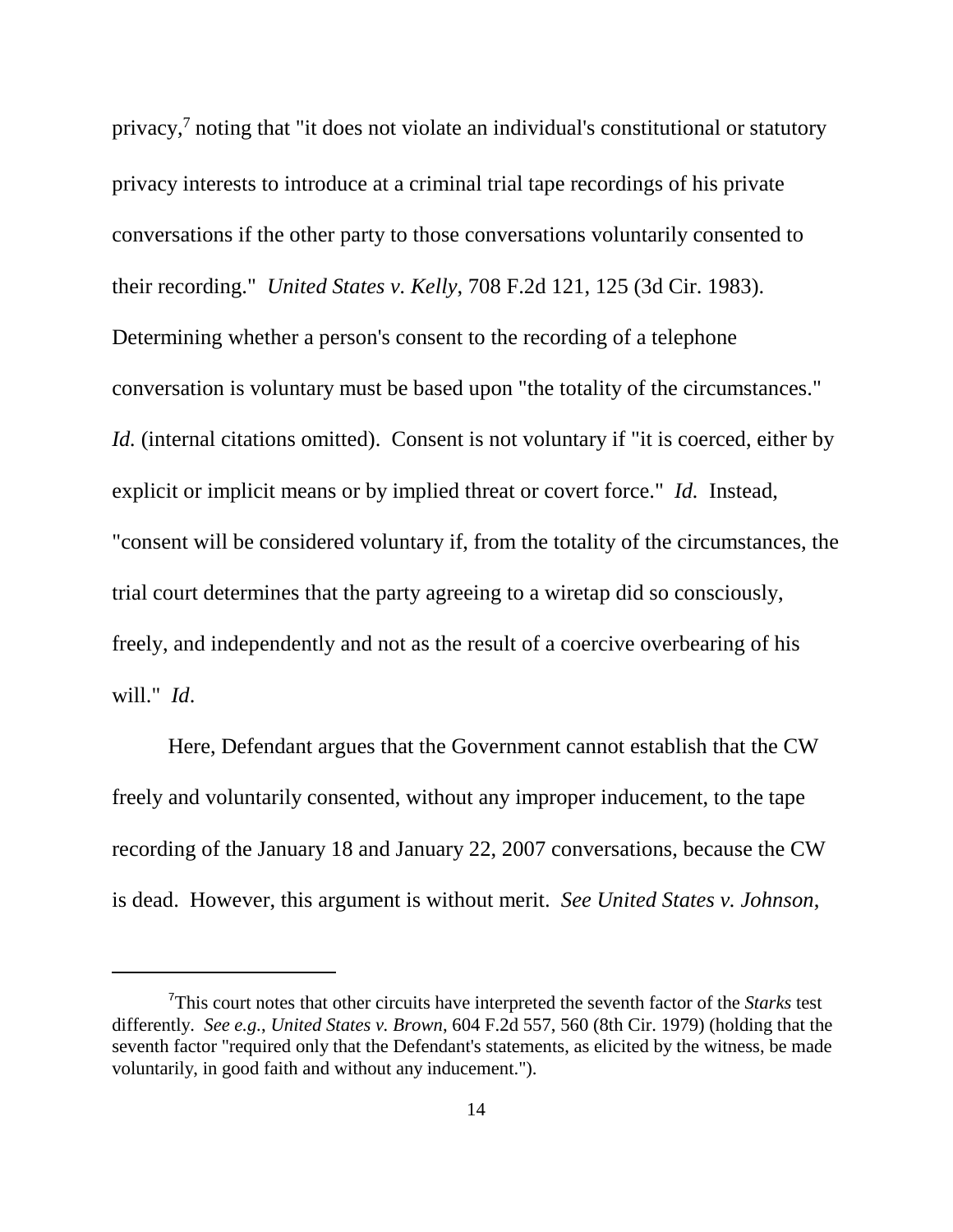2005 WL 488372 (D.Del.) (finding voluntary consent based on the testimony of the DEA case agent, and without the testimony of the confidential informant); *United States v. Perez*, 1996 WL 4080 (E.D.Pa.) (finding voluntary consent based on the testimony of an FBI agent, and without the testimony of the cooperating witness who wore the body wire). Moreover, Agent Edwards clearly testified that the CW freely and voluntarily consented to the tape recording. (Tr. 26, 40.) Agent Edwards was the case agent (Tr. 21), and the only one to meet with the CW, with the exception of a single supervisor (Tr. 96). Thus, Agent Edwards was "well-situated to be informed about the issues surrounding the investigation...[and] would have been aware if the Government had improperly induced the informant." *Johnson*, 2005 WL 488372 at \*2.

Defendant argues that since the CW was a corrupted individual, this should somehow weigh against this court finding the CW freely and voluntarily consented to the tape recording. (Def.'s Mem., Document No. 45, at \*2.) However, Agent Edwards's testimony makes clear that the CW sought to trade his cooperation first for favorable treatment in his pending criminal cases (Tr. 24, 50), and then for monetary compensation (Tr. 50). Consent "is not necessarily involuntary just because that individual's motives were self-seeking, or because he harbored expectations of personal benefit." *Kelly*, 708 F.2d at 125 (internal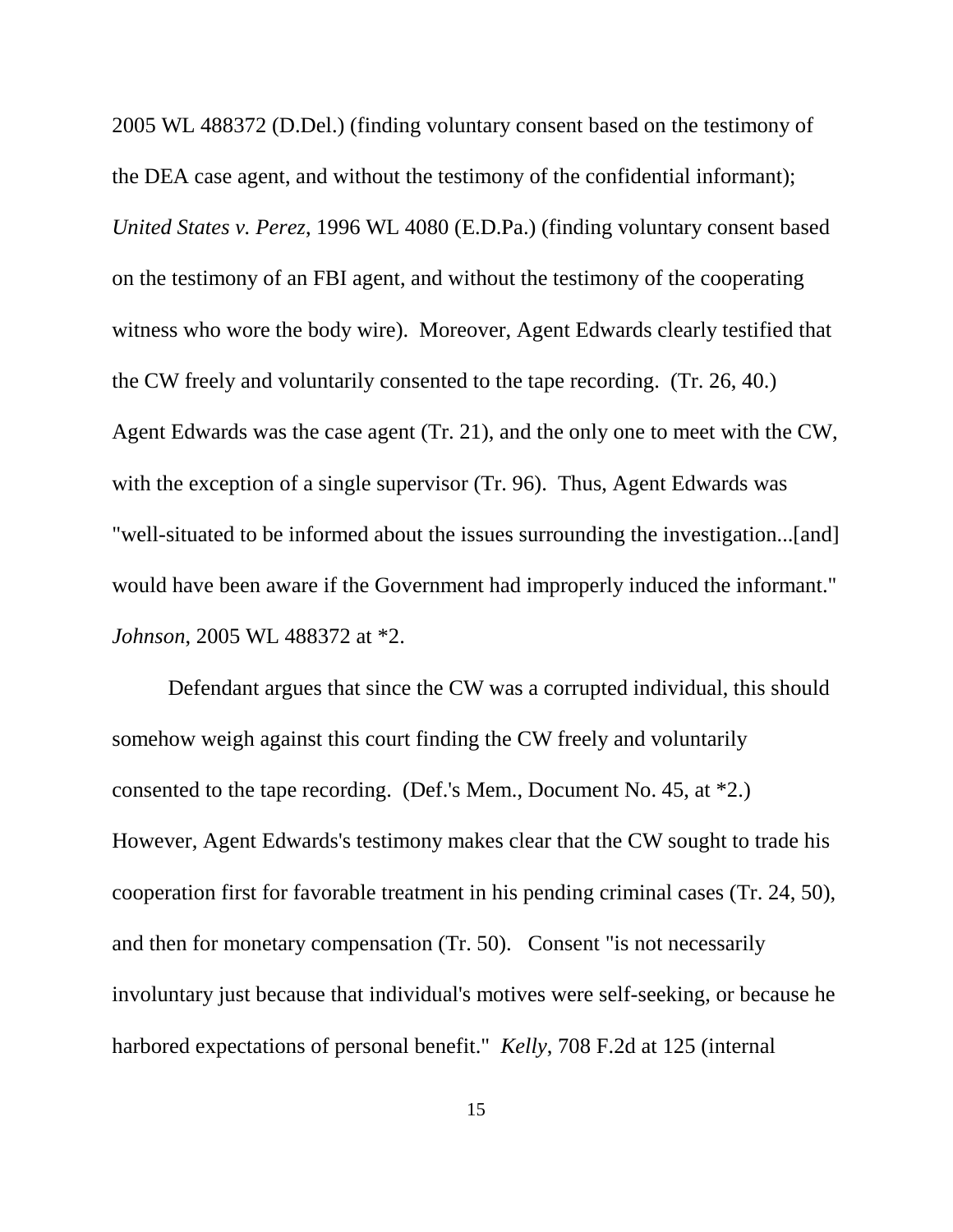citations omitted). Moreover, Defendant fails to allege any improper inducement on the part of the Government. Hence, Defendant's argument is without merit.

As a result, this court finds that the Government has established by clear and convincing evidence the seventh factor of the *Starks* test, and met its burden under *Starks* "to produce clear and convincing evidence of authenticity and accuracy as a foundation for the admission of such recordings."<sup>8</sup> 515 F.2d at 121.

With respect to the seventh factor of the *Starks* test, this court also remarks that the Fifth Circuit no longer even includes this factor in its determination of a tape recording's admissibility. *United States v. Stone*, 960 F.2d 426, 436 (5th Cir. 1992); *United States v. Anderton*, 679 F.2d 1199, 1202 (5th Cir. 1982). Moreover, the Second Circuit uses a less stringent standard, holding that to establish consent, the Government need only "show that the informer went ahead with a call after knowing what the law enforcement officer was about." *Fuentes*, 563 F.2d at 533. And as described in footnote 7, *supra*, the Eighth Circuit considers the seventh factor to require "only that the Defendant's statement s, as elicited by the witness, be made voluntarily, in good faith and without any inducement." *Brown*, 604 F.2d at 560. Any analysis of the voluntariness of the participating party's consent is conducted separately. *See United States v. Oslund*, 453 F.3d 1048, 1057-8 (8th Cir. 2006).

While this court recognizes that the Third Circuit has expressly rejected the Second Circuit's position on the seventh factor, *see Kelly*, 708 F.2d at 125, fn. 5, perhaps these different approaches to the seventh factor are in response to this factor's disconnect with the policy (continued...)

<sup>&</sup>lt;sup>8</sup>This court notes that it has been the practice among several of the district courts of this circuit to require clear and convincing evidence of each of the seven factors of the *Starks* test. Although this court has followed this practice, it acknowledges that most other circuits view these same factors as "guidelines to be viewed in light of specific circumstances, not a rigid set of tests to be satisfied." *United States v. Oslund*, 453 F.3d 1048, 1054 (8th Cir. 2006); *see also Fuentes*, 563 F.2d at 532; *United States v. Biggins*, 551 F.2d 64, 66-7 (5th Cir. 1977); *United States v. Mouton*, 617 F.2d 1379, 1383 (9th Cir. 1980); *United States v. Smith*, 692 F.2d 693, 698 (10th Cir. 1982 ); *United States v. Clark*, 986 F.2d 65, 68 (4th Cir. 1993); *United States v. Roach*, 28 F.2d 729, 733 (8th Cir. 1994); *United States v. Westmoreland*, 312 F.3d 302, 310 (7th Cir. 2002). Moreover, the Third Circuit recently held in a non-precedential opinion that failure to meet one of the factors of the *Starks* test is not dispositive. *United States v. Hodge*, 85 Fed. Appx. 278, 281 (3d Cir. 2003).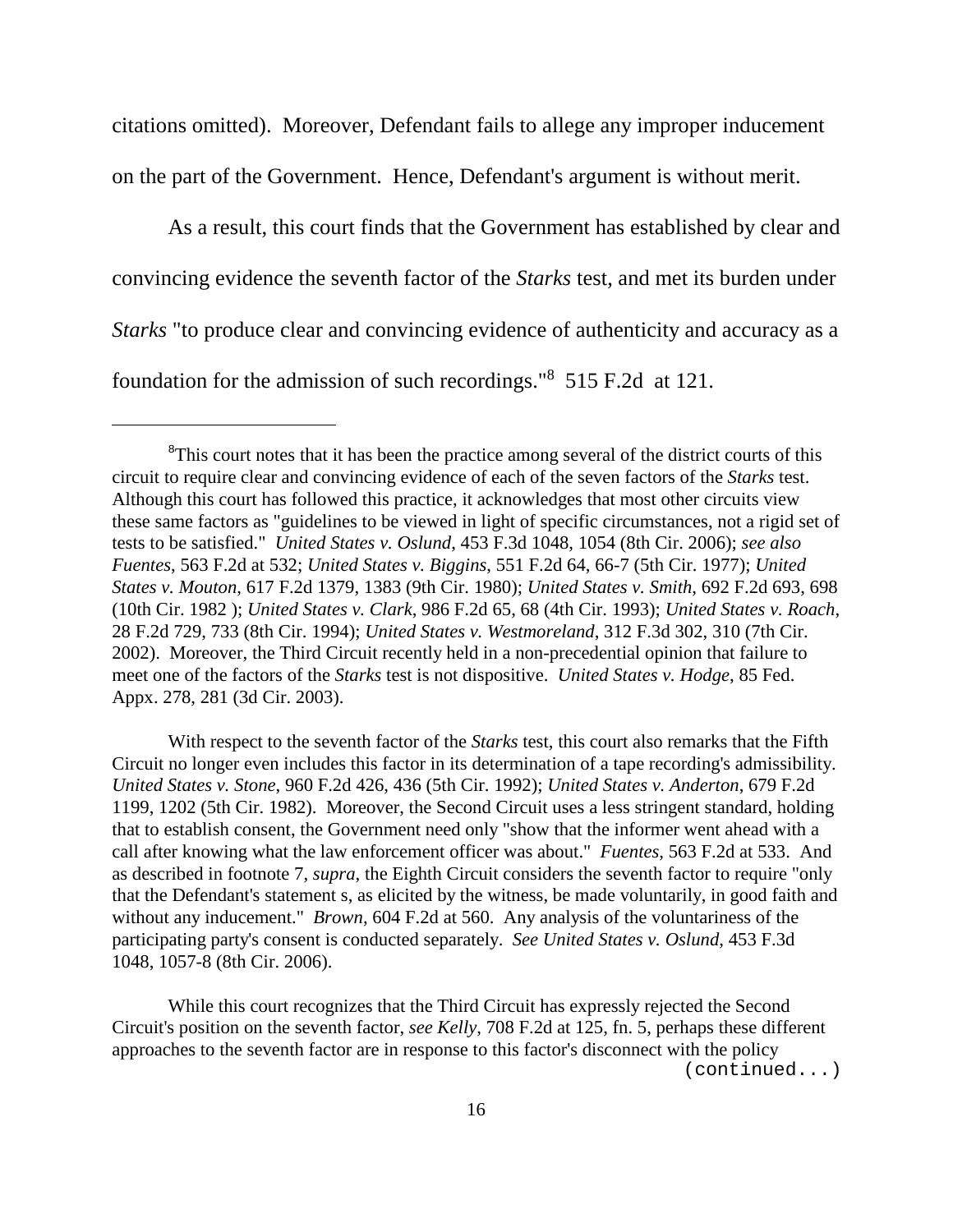### 2. Hearsay

Hearsay is a statement "other than one made by the declarant while testifying at the trial or hearing, offered in evidence to prove the truth of the matter asserted."

However, whether an informant voluntarily consents to the taping of a conversation with the defendant does not reflect whether the recording of that conversation is true, accurate, or authentic. Instead, given the Third Circuit's interpretation, it implicates Fourth Amendment invasion of privacy concerns. Yet, in countering challenges to consent in the Fourth Amendment context, the Government need only show consent by a preponderance of the evidence. *United States v. Matlock*, 415 U.S. 164, 177 (1974); *United States v. Morales*, 861 F.2d 396, 399 (3d Cir. 1988). Thus, rather than have to establish consent by clear and convincing evidence, in order to have tape recordings admitted into evidence, the Government should only be required to show consent of the informant or cooperating witness by a preponderance of the evidence.

Similarly, knowing the identity of the parties to a conversation does not impact whether something is a true, accurate or authentic recording of the actual conversation. Thus, in order for a tape recording to be admitted, as Judge Shapiro argues, the Government should only be required to produce evidence of the identity of the parties sufficient to convince a reasonable jury by a preponderance of the evidence that defendant is the speaker. *See Tubbs*, 1990 WL 27365, at \*3, *see supra*, fn. 5. In this way, determining the identity of the speakers could properly be left to the jury. *Id.*

In conclusion, this court believes that if, contrary to the practice of most other circuits, the *Starks* test is to continue being applied as a rigid set of tests, then as concerns the first five factors, the burden on the Government should continue to be clear and convincing evidence. However, with respect to the sixth factor, the Government should have to produce evidence sufficient only to convince a reasonable jury by a preponderance of the evidence that defendant is the speaker. Similarly, for the seventh factor, the Government should need to establish consent of at least one participant to the conversation only by a preponderance of the evidence.

<sup>&</sup>lt;sup>8</sup>(...continued)

concerns enumerated in *Starks*, 515 F.2d at 121. Those policy concerns really require that the "party attempting to admit a tape recording into evidence must prove, by clear and convincing evidence, that the tape is a true, accurate and authentic recording of the conversation, at a given time, between the parties involved." *United States v. Faurote*, 749 F.2d 40, 43 (7th Cir. 1984), *overruled on other grounds by Westmoreland*, 312 F.3d at 310. Thus, in order to address these same policy concerns, it would be sensible for the first five factors of the *Starks* test, which relate directly to the accuracy and authenticity of a recording, to be proven by clear and convincing evidence.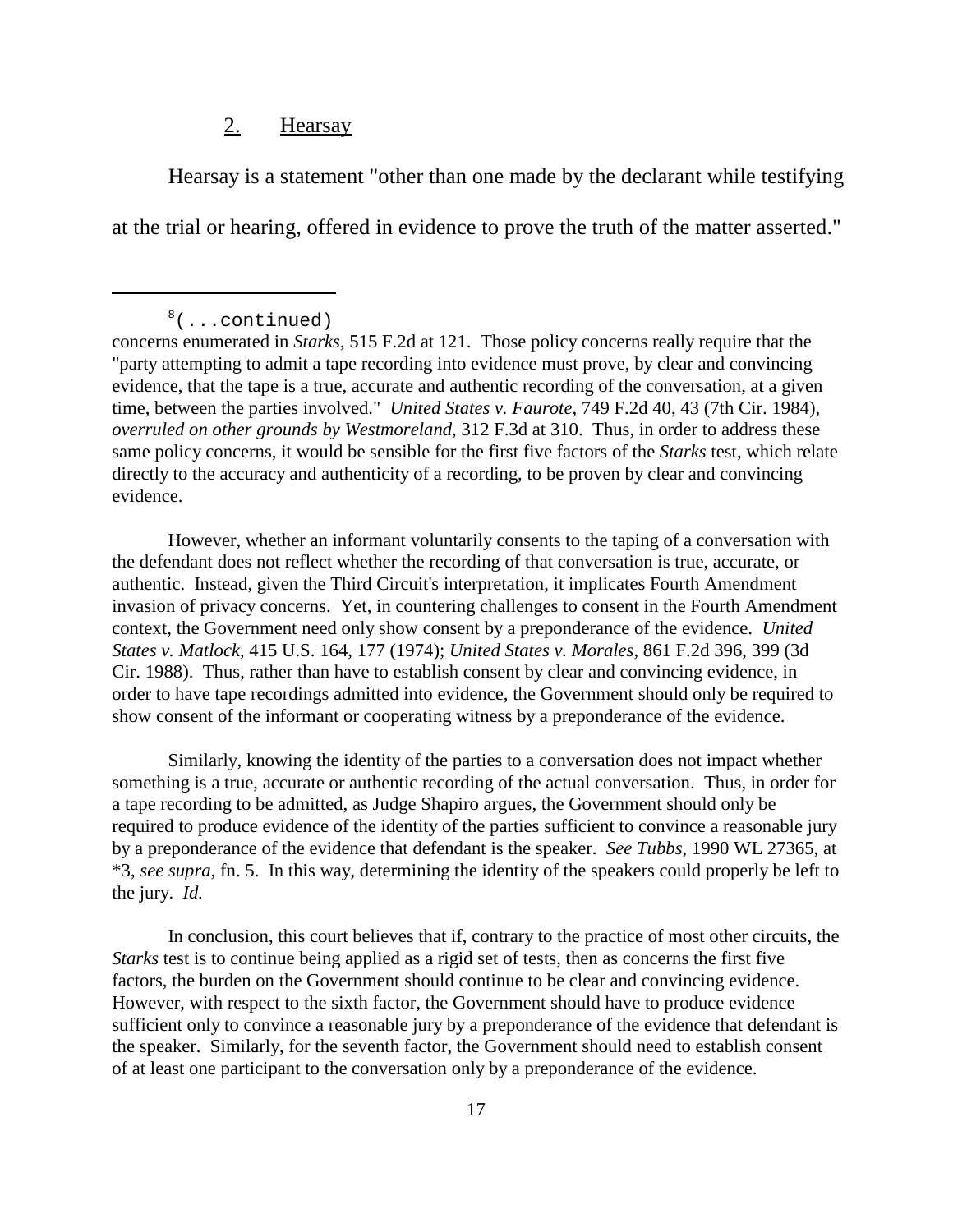FED. R. EVID. 8010. A statement is not hearsay if it is offered against a party and is "the party's own statement." FED. R. EVID.  $801(d)(2)(A)$ . Here, this court finds that the statements of the CW on the tape recordings are not being introduced to prove the truth of the matter asserted. They are simply context for Defendant's statements. Moreover, this court finds that Defendant's statements on the tape recordings are Defendant own statement and are offered against Defendant. Therefore, this court finds that none of the statements on the tape recordings are barred from admission by the hearsay rule, as none of them are actually hearsay.

#### 3. The Confrontation Clause

The Confrontation Clause applies to "'witnesses' against the accused-in other words, those who 'bear testimony'...'testimony,' in turn, is typically '[a] solemn declaration or affirmation made for the purpose of establishing or proving some fact.'" *Crawford v. Washington*, 541 U.S. 36, 51 (2004). This court finds that the CW's statements on the tape recordings are themselves not being used to establish or prove any fact. Rather, Defendant's own statements are the real evidence offered by the tape recordings. Therefore, this court finds that use of the tape recordings, which include the CW's statements, does not violate Defendant's rights under the Confrontation Clause, even though the CW is dead and therefore, unavailable to testify or be cross-examined.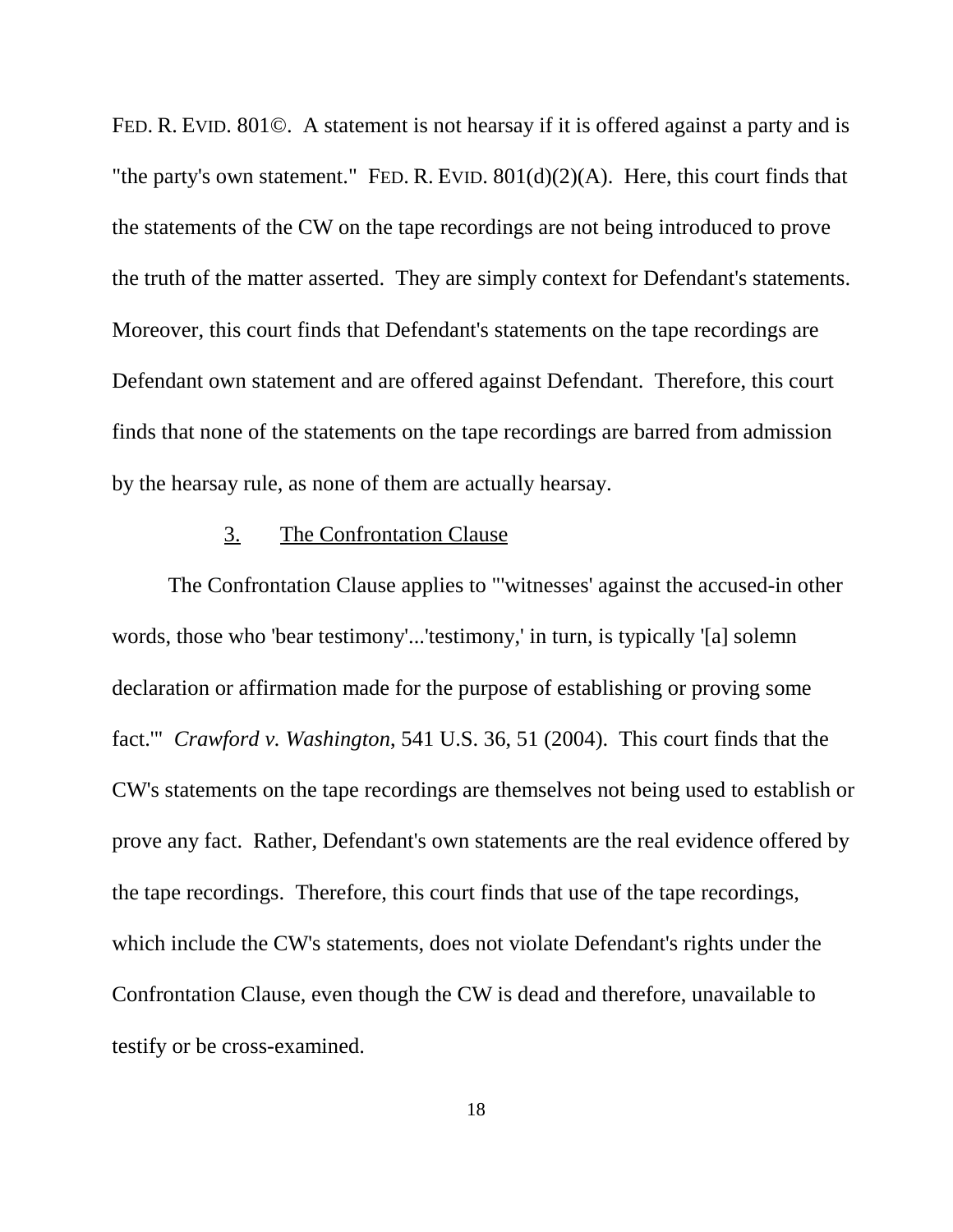#### 4. Audibility

Finally, Defendant argues that the tape recordings are inadmissible because their low quality of audio recordings renders them untrustworthy. (Def.'s Mem., Document No. 45, at \*9.) A trial judge has "considerable discretion regarding the admissibility of a tape recording where there is a serious question of its audibility." *Jackson*, 649 F.2d at 977. Recordings are admissible "unless the unintelligible portions are so substantial as to render the recording as a whole untrustworthy." *United States v. DiSalvo*, 34 F.3d 1204, 1220 (3d Cir. 1994). Here, Mrs. DiMatteo testified that ninety percent of the tape recordings was audible. (Tr. 15.) Similarly, Agent Edwards testified that the majority of the tape recordings is audible, and that in the majority of the inaudible sections, only one to two words could not be heard. (Tr. 103.) Therefore, this court finds that the inaudible portions of these tape recordings are insufficient to render the tape recordings untrustworthy or inadmissible.

Hence, this court finds the Government has met its burden, and Defendant's objections to the admission of the tape recordings are unpersuasive. Therefore, this court will admit the tape recordings into evidence, granting the Government's motion and denying Defendant's.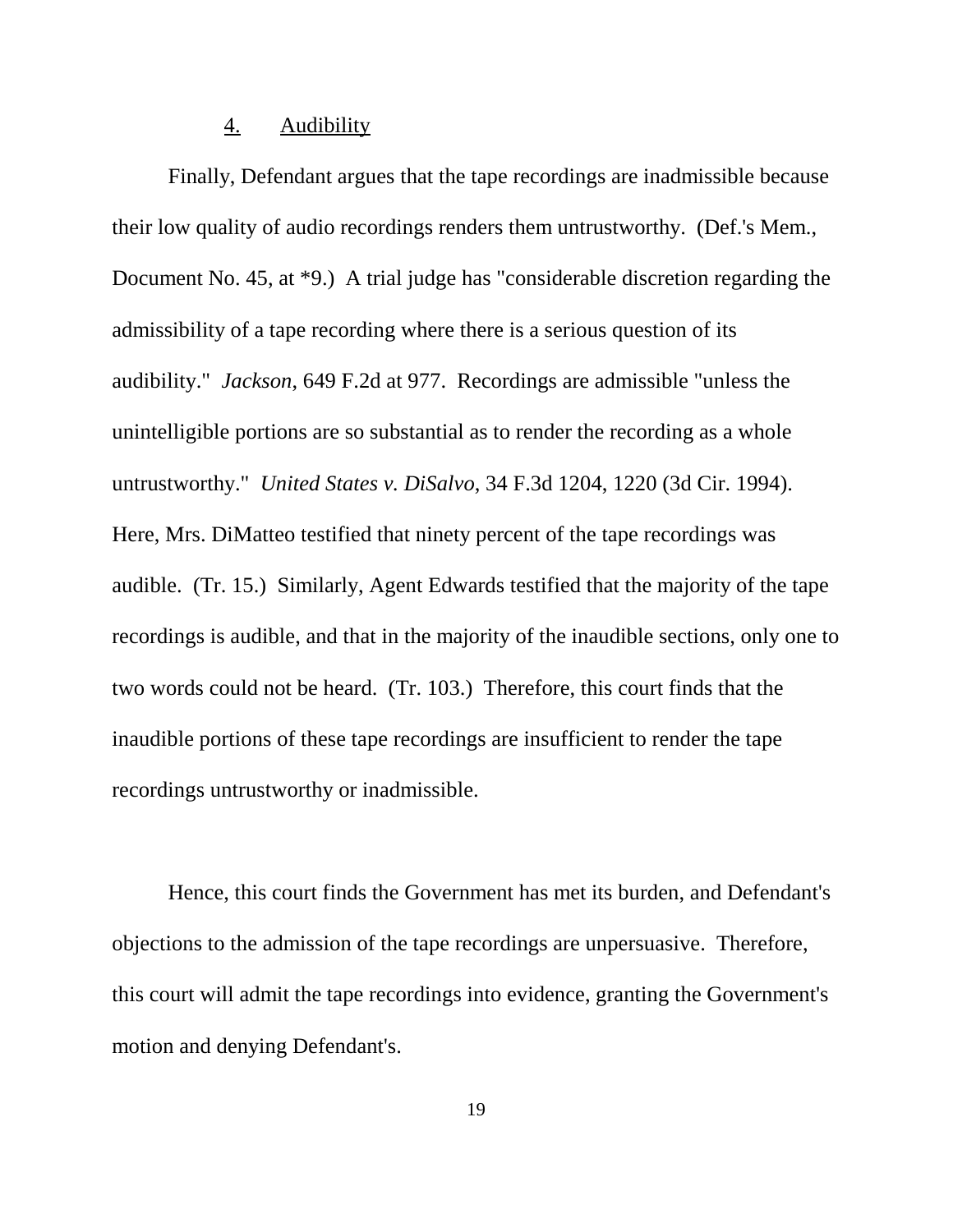#### **B. Distributing Transcripts of the Tape Recordings to the Jury**

The Government has made clear its intention to move to distribute transcripts of the recordings of the January 18 and January 22, 2007 conversations to the jury. (*See* Gov't Mot., Document No. 3, ¶ 2.) Defendant objects on three grounds: (1) the CW never reviewed the transcripts, as they were made three months after he died; (2) the tapes were transcribed nine months after they were made; and (3) Agent Edwards altered the transcripts.

The Third Circuit has permitted the use of transcripts to assist the jury while listening to tape recordings. *DiSalvo*, 34 F.3d at 1220; *Government of Virgin Islands v. Martinez*, 847 F.2d 128-9 (3d Cir. 1988). Moreover, it is within the trial judge's discretion to admit transcripts for use with the recordings. *United States v. Adams*, 759 F.2d 1099, 1115 (3d Cir. 1985). As these transcripts are not being admitted as evidence in and of themselves, this court will only require that they be accurate representation of the tape recordings.

Therefore, it is immaterial that the CW never reviewed the transcripts and that the tapes were transcribed nine months after they were made, as these facts do not reflect on the accuracy of the transcripts. Moreover, Defendant's concerns regarding Agent Edwards's role in the transcribing process can be addressed with instructions to the jury. *DiSalvo*, 34 F.3d at 1220; *Martinez*, 847 F.2d at 128; *see*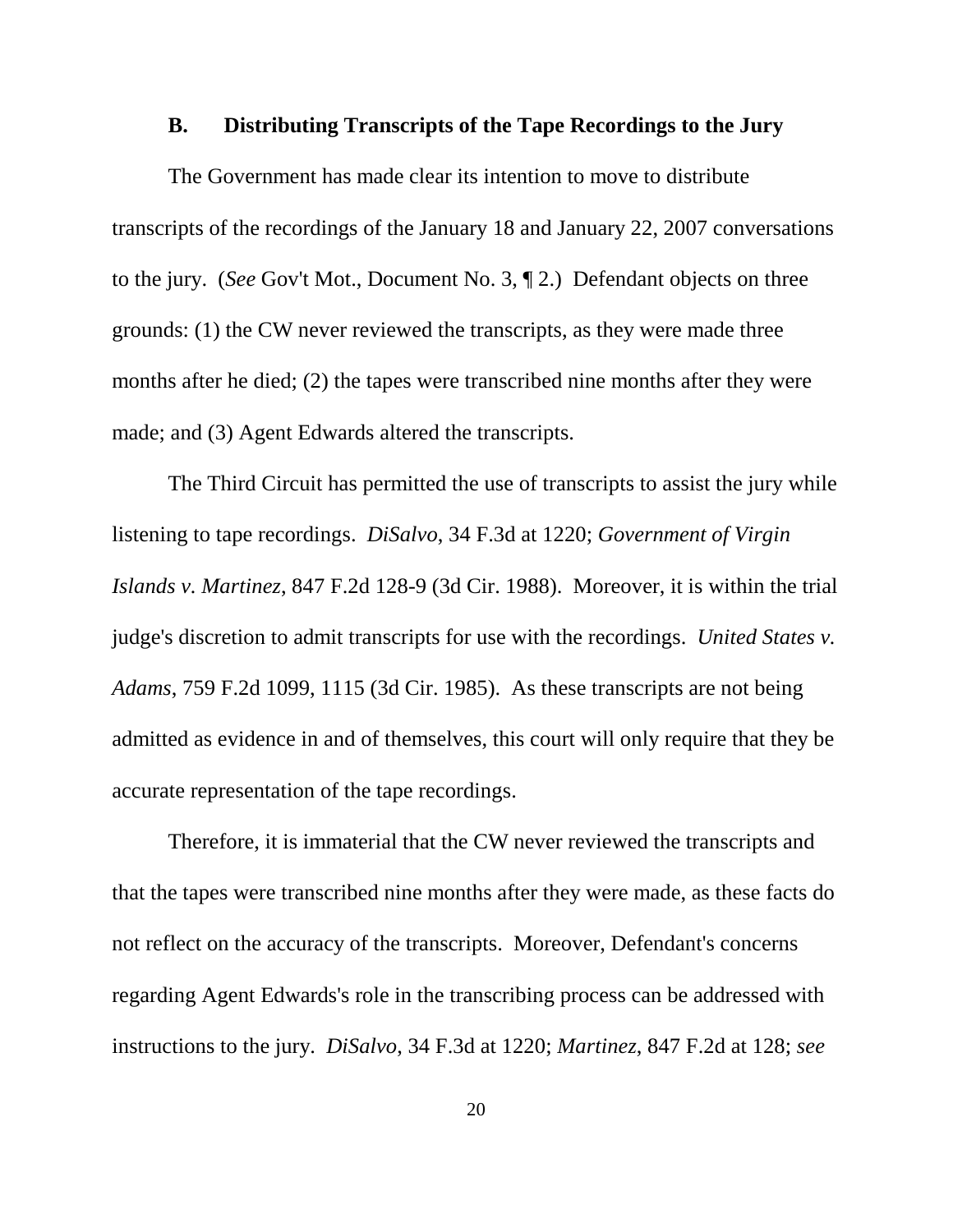*also* Model Criminal Jury Instructions for the Third Circuit §§ 2.07, 4.06 (Oct. 2007). This court also notes that in changing the transcripts, Agent Edwards was actually attempting to make the transcripts a more accurate representation of the tape recordings, basing his changes on what he heard, rather than what he remembered. (Tr. 100-1.) He also relied on notes which had been made at the same time as the recordings, and confirmed with the CW. (Tr. 57-8.) Both Agent Edwards and Mrs. DiMatteo testified that the transcripts accurately reflect the tape recordings. (Tr. 10, 13, 38, 48) Thus, this court finds that the transcripts are an accurate representation of the tape recordings.

Hence, when the tape recordings are being played aloud, this court will allow the Government to distribute transcripts of the same to the jury.

An appropriate Order follows.